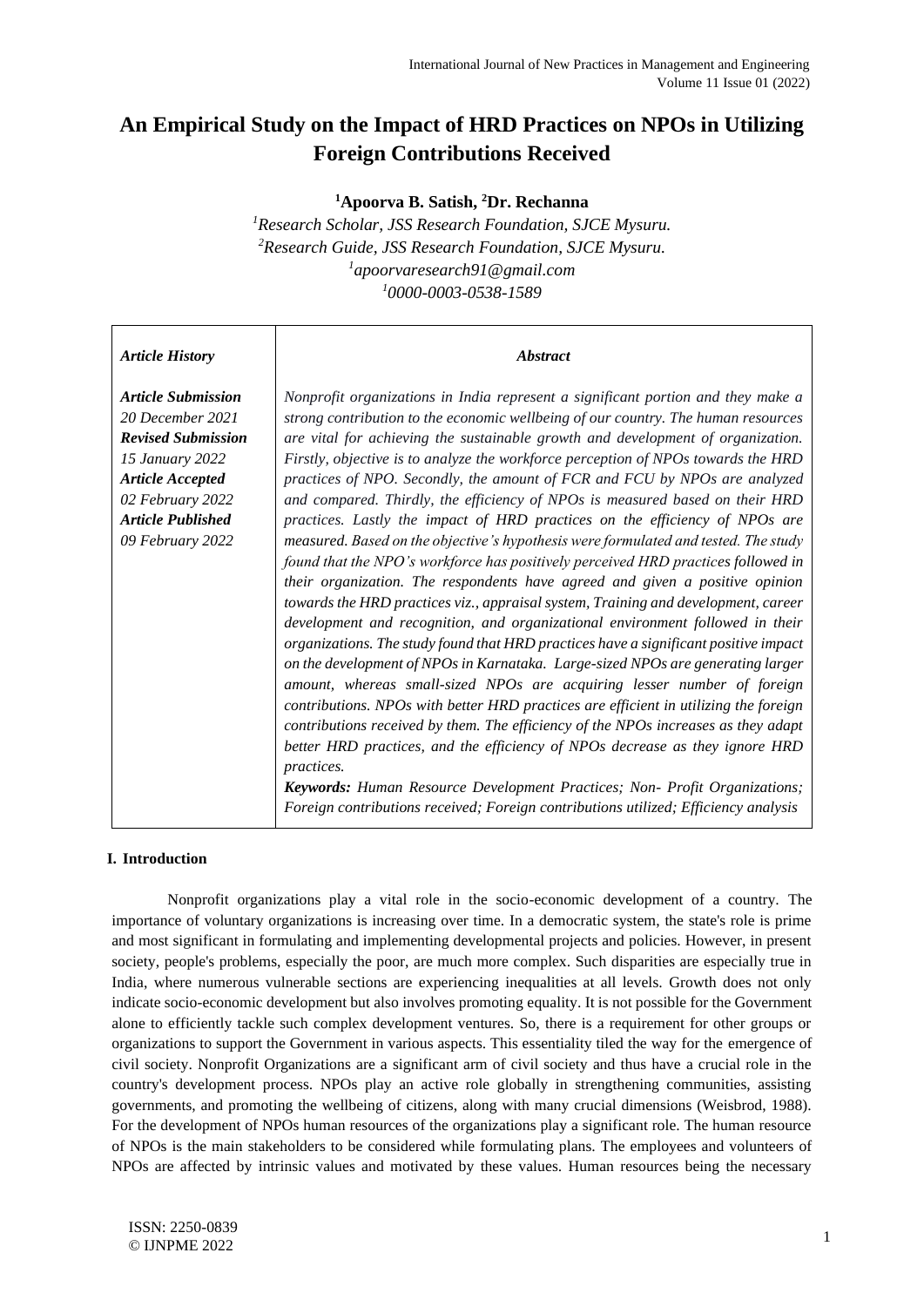component of an organization's success, this study focuses on linking the HRD practices of NPOs with the development of NPOs and improving the efficiency of NPOs.

#### **II. Theoretical Aspect**

**Human Resource Development (HRD):** Human Resource Development (HRD) is the structure for helping employees in an organization to advance their personal and professional skills and expertise. HRD includes elements such as training and development, performance management, and career development. The focus of aspects of HRD is strengthening the workforce so that the organization and individuals can fulfill their aims. Organizations may possess resources for developing the human resources in their organization, but the challenging task is to identify such opportunities and utilize them appropriately and efficiently.

**Non-profit organization**: A Nonprofit Organization (NPO) is an organization established to achieve mission goals rather than profit. The NPO utilizes surplus revenues generated for accomplishing mission instead of distributing them as profits or dividends to shareholders.

#### **III. Literature Review**

A study by **Chang et al (2015)** focuses on the employee training in NPOs. They studied smaller NPOs in **Taiwan (China).** They found that widely used linear training design, implementation, and methods are not appropriate for many non-profits due to organizational factors. Workforce learning has gained massive importance in non-profits. Due to the influence of organizational factors, training method has changed in NPOs, and diverse on-the-job approaches are adopted.

The study by Gyambrah (2017) examined the HRD practices of NGOs in Ghana, with a particular focus on NGOs in the health sector. The study combines mixed research methods. The author used a sample size of 30 NGOs registered with the Department of social welfare. Descriptive statistics was used to analyse the data. The study observed that although NGOs in Ghana's health sector employ some HRD practices, much attention is not given to these practices. Therefore, the study recommended that Human resource development be appropriately introduced to the NGOs as it helps maintain talents in workers due to the capacity training attended.

Kim and Park (2016) conducted a study on the performance appraisal system in Korean NPOs. The study links between performance appraisal and workers' motivation in NPOs. The study found that acceptance of a performance appraisal system (APAS) positively relates to workers' cause. Organizational characteristics that affect Korean non-profit employees are discussed in detail.

A study on Attitude difference between the paid employees and volunteers was conducted by Liao-Troth (2001). The study found that the psychological contract was substantially similar between paid employees and volunteers, except psychological contracts regarding benefits. In addition, organizational commitment and organizational justice was substantially similar between paid employees and volunteers, except the continuance dimension of organizational commitment. The study found similarity of job attitudes among volunteers and paid workers.

Taylor and Graw (2006) conducted a study on HRM practices in Non-profit Sports Organisations. The research focuses on adopting HRM practices by state sports organizations in New South Wales, Australia. Study results indicate that despite pressures to become more strategic in their people management, only a minority of sports organisations have formal HRM systems. The study states practical implications for HRM in sport organizations and discusses future challenges.

#### **IV. Research Gap**

In all the studies reviewed here it can be seen that NPOs play a prominent role in building nation. There are several studies on NPOs across different countries. In Indian scenario there are studies related to NPOs but very few can be related to the HRD in NPOs. Likewise, there are numerous studies on HRD in different sectors but very few on HRD in NPOs only. Hence the present study was undertaken to study the efficiency of NPOs based on HRD practices in Karnataka.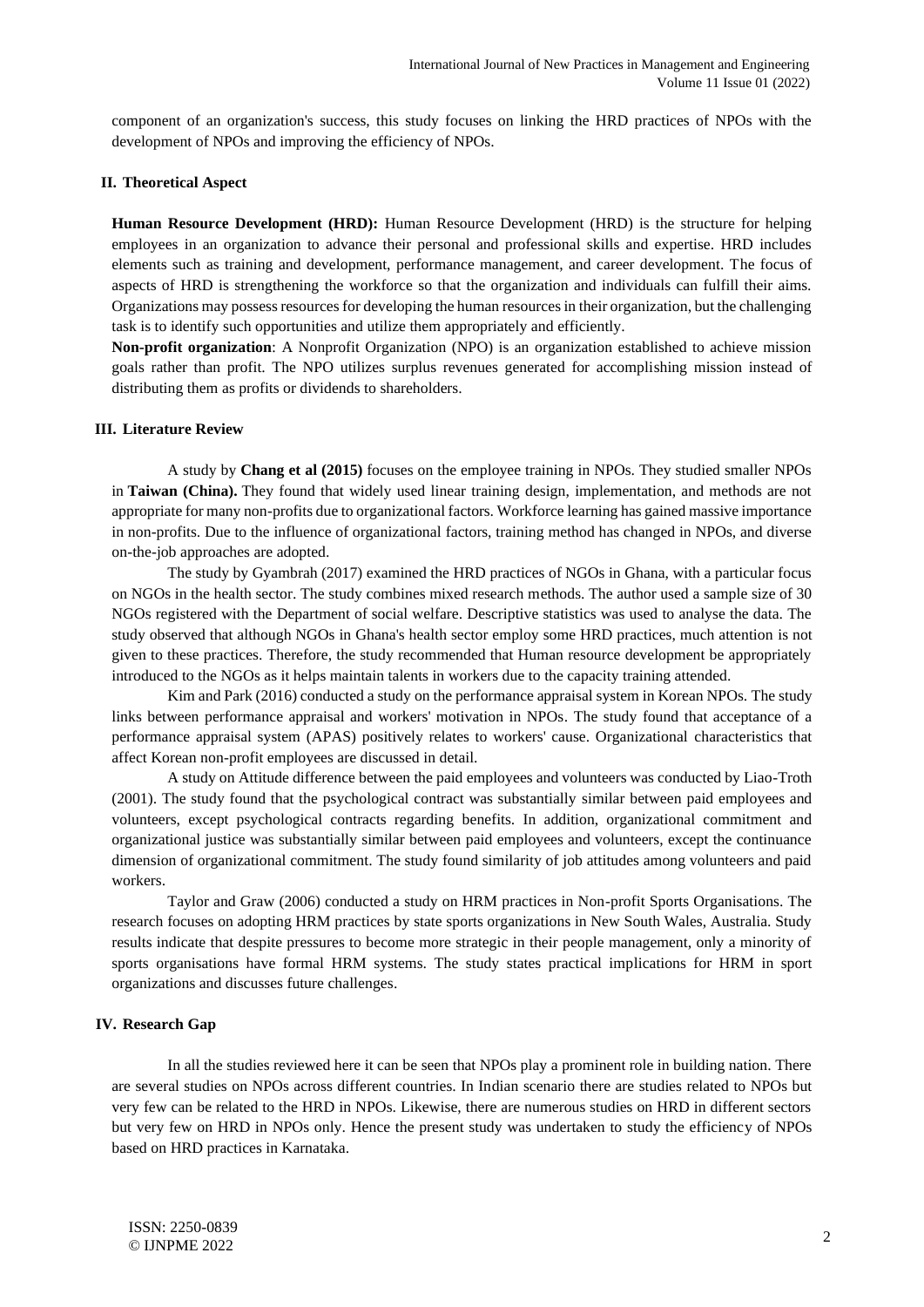#### **V. Objectives of the Study**

In background of the research questions the following objectives are were framed.

- 1. To analyze the perception of the NPO's workforce towards HRD practices followed in their organization.
- 2. To compare the number of foreign contributions received and utilized by NPOs.
- 3. To compare the efficiency of large, medium, and small-sized NPOs based on their HRD practices.
- 4. To measure the impact of HRD practices on the efficiency of NPOs in utilizing foreign contributions.

### **VI. Methodology**

The present study follows a research methodology to explore the HRD practices of NPOs in Karnataka. All Nonprofit organizations registered under the Foreign Contribution (Regulation) Act, 2010 (FCRA) of Karnataka State constitute the population. For the study purpose, only a sample of the population has been studied. Ninety NPOs registered on the FCRA website are chosen for the study. Five respondents from each NPO were selected, and the researcher collected respondents' perceptions of HRD practices. The responses from 450 respondents are classified into different groups and subgroups. Cronbach's Alpha test was conducted to measure the reliability of variables considered for the study. The test results indicated that all the variables had crossed the threshold value (>0.7) and were acceptable. The HRD practices adopted by NPOs are discussed in addition to perception analysis of employees and volunteers. Further, the impact of HRD practices on the development of NPOs is measured using regression. NPOs receive funds from several sources. Since the present sample is on the NPOs which receive foreign contributions, detailed analysis regarding the contributions is made. First, the FC Received and utilized by NPOs are analyzed in detail. Later, they are classified into large-sized NPOs, mediumsized NPOs, and small-sized NPOs based on foreign contributions received. In addition to the size classification, they are categorized into three levels based on their utilization level of contributions received. The efficiency of NPOs is measured based on the HRD practices followed by them. To measure the efficiency of NPOs ANOVA test was applied. Further, the impact of HRD practices on NPOs in utilizing contributions is analyzed. Regression analysis was conducted to test the hypothesis.

#### **A.Sample design**

A sample design is a definite plan or procedure adopted for obtaining sample from population. It is aimed at achieving a certain confidence level that the true characteristics of a population are well accommodated in the sample. Sampling design serves many purposes like saving time and money, more accurate measurement, and high feasibility when population contains infinitely many numbers. The sampling design mainly consists of population, distribution of sample units and sample profile.

#### **B. Population distribution**

There are several NPOs operating in the state, but the present study is confined to registered NPOs in Karnataka State. All Non-Profit organizations registered under FCRA of Karnataka State constitute the population. The base year for considering the population and sample is '2014-15'. From the FCRA website it is found that 1824 NPOs have registered in the base year. For the study purpose only a sample of population is studied.

#### **C.Sample distribution**

For the present study a sample of 90 NPOs are drawn from the population of NPOs registered under FCRA of Karnataka State. Judgment sampling method was used to select 90NPOs from the population. Based on the availability of data regarding the annual returns of NPOs of five years the sample NPOs were chosen. They were stratified by size and utilization capacity.

The sample consists of 90NPOs. 30 NPOs were large in size, 30 NPOs were medium in size and 30 NPOs were small in size. The base for stratification of NPOs into large, medium and small size was foreign contribution received by NPOs. Large NPOs were with contributions above Rs. 3.18 crore medium size NPOs were with contributions in between Rs. 40 lakhs to Rs. 3.18 crore and small size NPOs were with contributions below Rs. 40 lakhs.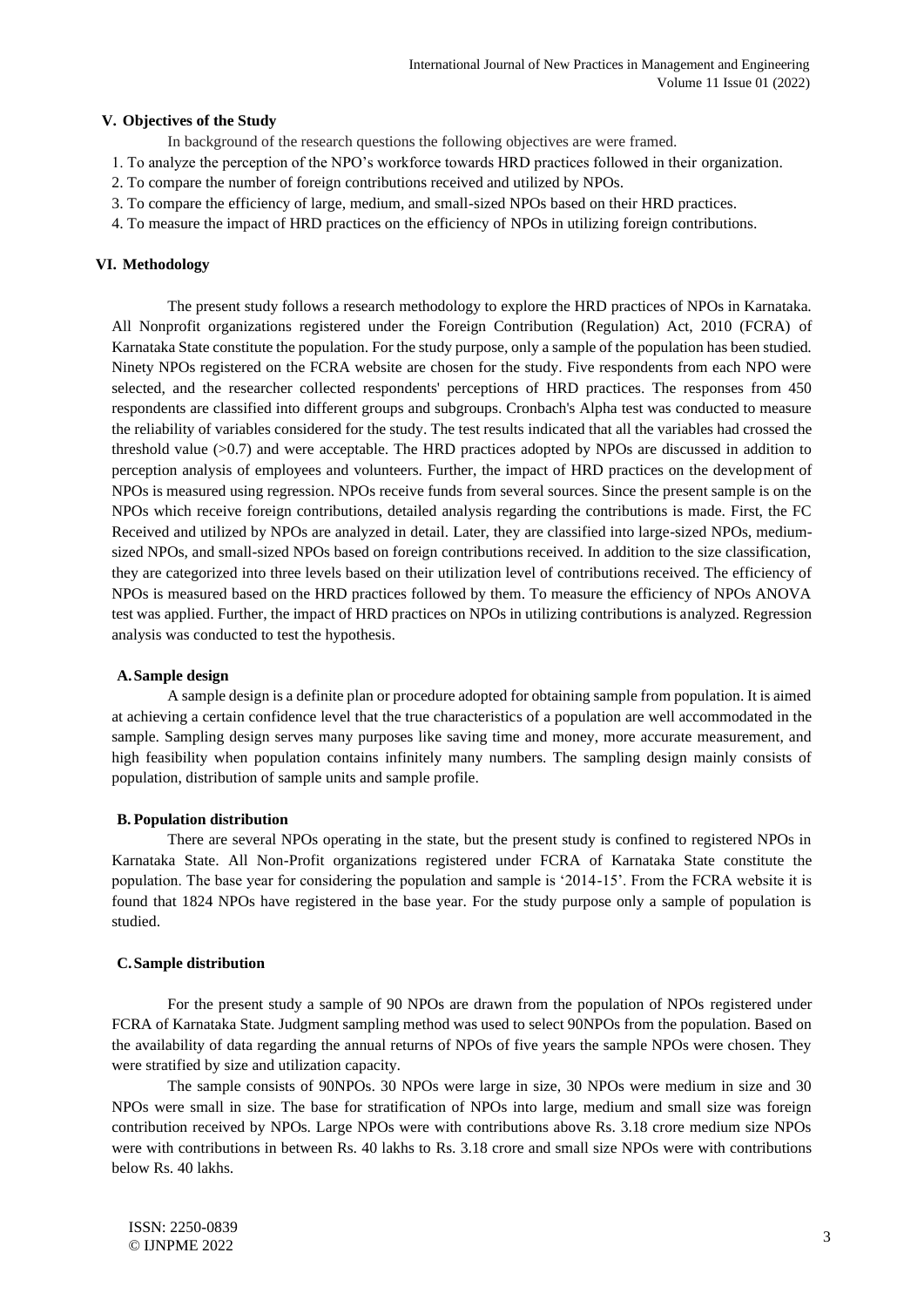### **D.Reliability**

The most popular test of inter item consistency reliability is the Cronbach's alpha (Cronbach, 1984), the value of alpha ranges from 0-1. The nearer the value of alpha to 1, the better the reliability is. If the value is low, either there are too few items or there is very little commonality among the items. Typically, reliability coefficient of 0.7 or more are considered adequate (Cronbach, 1984; Nunnally, 1978). Table 1 presents the reliability test results of the present study.

| <b>Variables</b>                   | No. of<br>items | <b>Mean</b> |     | Cronbach's<br><b>Alpha Score</b> |
|------------------------------------|-----------------|-------------|-----|----------------------------------|
| Appraisal system                   | 5               | 3.47        | .91 | 0.94                             |
| Training and development           | 5               | 3.47        | .86 | 0.93                             |
| Career development and recognition | 5               | 3.46        | .89 | 0.95                             |
| Organizational environment         | 5               | 3.48        | .86 | 0.95                             |
| <b>Overall HRD Practices</b>       | 20              | 3.46        | .80 | 0.96                             |
| Development of NPOs                | 6               | 3.50        | .90 | 0.91                             |

*Table 1: Reliability test results*

Source: SPSS Output

The Cronbach's Alpha Score values of the stated variables are greater than the prescribed threshold of 0.7 (Cronbach, 1951; Nunnally, 1978) hence the scale is sound and reliable. SPSS statistical software was used to measure the reliability.

### **VII. Analysis And Findings**

The current HRD practices followed in NPOs have been studied and analyzed under four divisions viz., HRD Practice Appraisal system; HRD Practice Career development and recognition; HRD Practice Training; HRD Practice Organizational environment and overall HRD practices.

**H0:** The NPO's workforce has negatively perceived HRD practices followed in their organization. **H1:** The NPO's workforce has positively perceived HRD practices followed in their organization.

| <b>Dimension</b>                          | <b>Mean</b><br>value | <b>Standard</b><br>deviation<br>value | t-value | p-value |
|-------------------------------------------|----------------------|---------------------------------------|---------|---------|
| HRD 1: Appraisal system                   | 3.4711               | .90930                                | 10.991  | .000    |
| HRD 2: Training and development           | 3.4769               | .86302                                | 11.722  | .000    |
| HRD 3: Career development and recognition | 3.4600               | .88585                                | 11.016  | .000    |
| HRD 4: Organizational environment         | 3.4782               | .85975                                | 11.800  | .000    |
| <b>Overall HRD Practices</b>              | 3.4561               | .79935                                | 12.103  | .000    |

*Table 2: Hypothesis test results of Overall HRD Practice*

\*Significance at 0.05 Source: Field survey (SPSS Output)

From the table 2 it is evident that the NPO's workforce has positively perceived HRD practices followed in their organization. Based on the mean values and Standard deviation values there is a positive perception of employees and volunteers towards the HRD practices in NPOs. The p values for all the HRD practices are .000. Therefore, the null hypothesis is rejected and alternative hypothesis is accepted.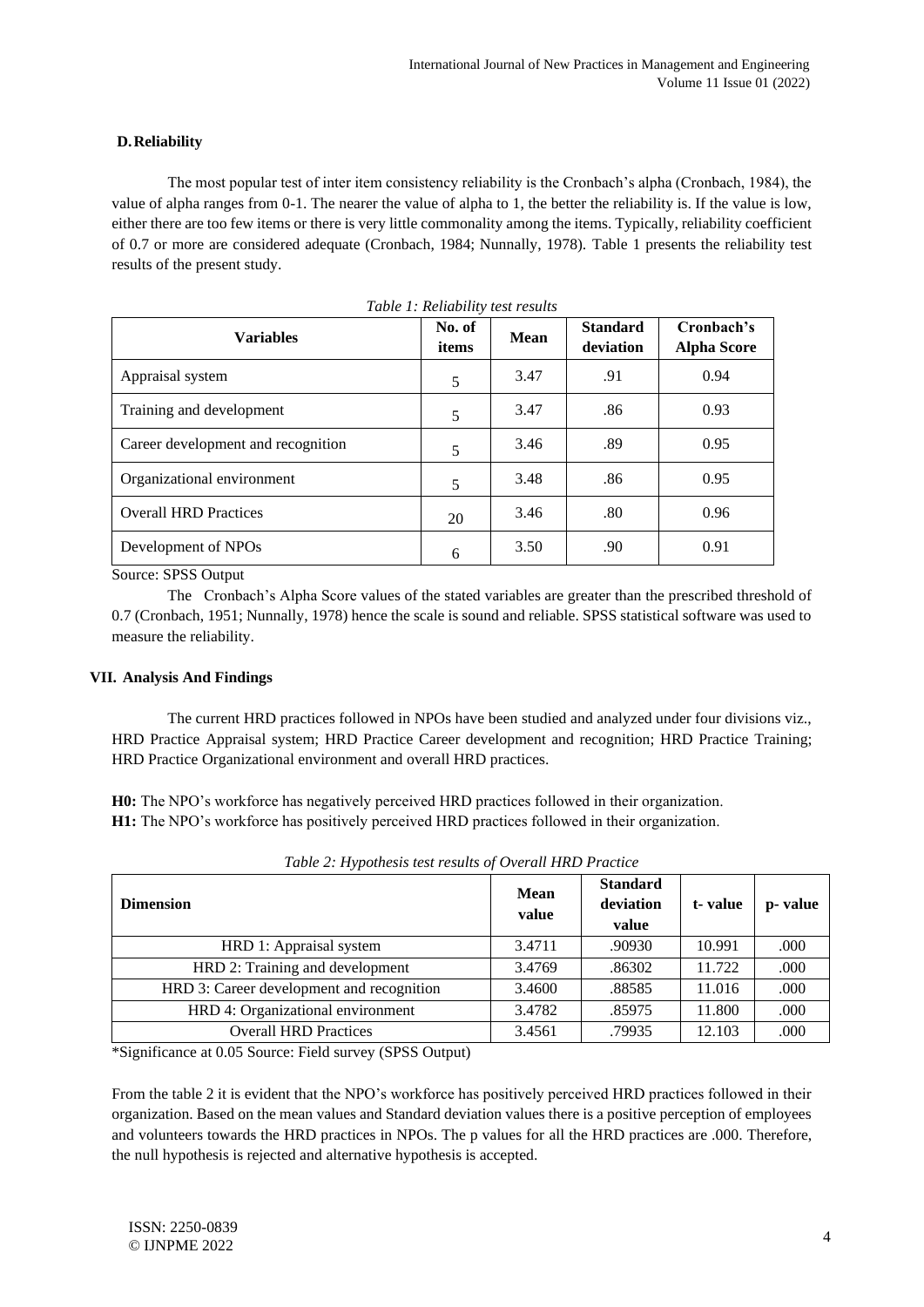#### **VIII. Comparison of the Foreign Contributions received and utilized**

Based on the contributions received and utilized a comparison is made between the two. It is important for NPOs to generate funds at the same time they are responsible for the appropriate utilization of contributions received. Table 3 compares the FC Received with FC utilized.

| <b>Particulars</b>                     | 2014-15 | 2015-16 | 2016-17 | 2017-18 | 2018-19 |
|----------------------------------------|---------|---------|---------|---------|---------|
| Balance b /f                           | 17.06   | 212.03  | 243.80  | 269.01  | 315.33  |
| Interests and other<br>receipts        | 139.65  | 125.83  | 7.01    | 41.06   | 62.03   |
| FC received during<br>the current year | 493.84  | 590.34  | 698.69  | 681.52  | 652.49  |
| Total FC received                      | 650.55  | 928.20  | 949.50  | 991.58  | 1029.85 |
| FC Utilized                            | 438.52  | 684.40  | 680.49  | 676.25  | 784.09  |
| Unutilized amount<br>c/f               | 212.03  | 243.80  | 269.01  | 315.33  | 245.76  |

#### *Table 3: Comparison of the Foreign Contributions received and utilized*

Table 3 presents the comparison of FC Received and FC utilized. Both are depicting an increasing trend. The contributions received are not completely utilized. This trends analysis shows overall pattern of the funds received and utilized by NPOs. For better understanding the entire sample is divided into large size, medium size and small size NPOs based on Foreign Contributions received. To know the level of utilization of contributions, sample set is divided into three levels of utilization viz.; High level, medium level and low level of utilization.

#### **A.Efficiency of NPOs Based on HRD Practices**

To measure the efficiency of NPOs in utilizing the foreign contributions the HRD practices act as a base for analysis. The perception of respondents towards the various HRD practices followed in their organization is measured using a five-point Likert scale. Their agreement towards a statement is noted as five points and disagreement is noted as one point. The responses were classified into size categories and utilization categories for presentation purpose.

#### **B. Comparison of efficiency of large, medium and small size NPOs based on their HRD practices.**

First the overall comparison of large medium and small size NPOs is made. Further the comparison of large medium and small sizes is analyzed individually. The average score of all respondents (450 respondents) regarding HRD practices is combined to obtain the mean value of NPOs.

To compare the efficiency of large, medium and small size NPOs based on their HRD practices following hypothesis was formulated.

H<sup>0</sup> : There is no significant difference in the efficiency of large, medium and small size NPOs based on their HRD practices.

H1 : There is significant difference in the efficiency of large, medium and small size NPOs based on their HRD practices.

Based on the mean value is evident that large size NPOs are having higher mean value compared to small size NPOs. ANOVA table shows that there is no significant difference in the efficiency of large, medium and small size NPOs based on their HRD practices. The p-value <.05 hence the research hypothesis is accepted. Here the overall comparison is made between the NPOs of different sizes. But to analyze the efficiency of NPOs in utilizing the foreign contributions the sizes are further classified into levels of utilization and are analyzed separately.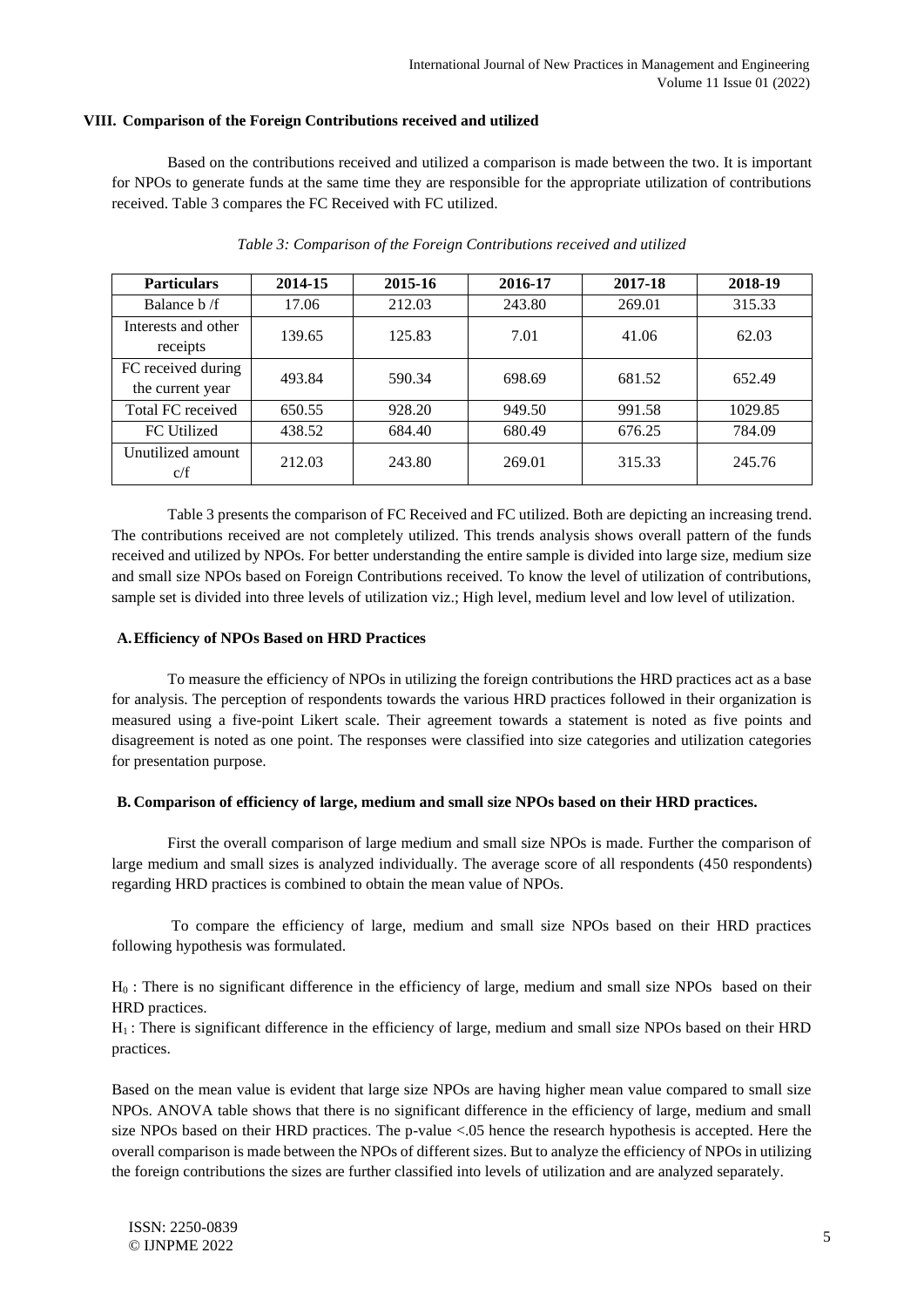| <b>Size of NPOs</b> | N   | Mean value | <b>Standard deviation</b> |
|---------------------|-----|------------|---------------------------|
| Large size          | 150 | 3.82       | .74                       |
| Medium size         | 150 | 3.47       | .70                       |
| Small size          | 150 | 3.07       | .78                       |
| Total               | 450 | 346        |                           |

*Table 4: Comparison of HRD practices of large medium and small size NPOs.*

*Table 5: ANOVA table for comparison of HRD practices of large medium and small size NPOs.*

|                       | Sum of squares | df  | <b>Mean square</b> | $F$ –value | <b>Significance</b> |
|-----------------------|----------------|-----|--------------------|------------|---------------------|
| <b>Between groups</b> | 42.28          |     | 21.14              |            |                     |
| <b>Within groups</b>  | 244.62         | 447 | .55                | 38.63      | .000                |
| Total                 | 286.90         | 449 |                    |            |                     |

*Table 6: Comparison of HRD Practices in Large, medium and small Size NPOs*

|                                                                                                                           | Large       |                   | <b>Medium</b> |                   | <b>Small</b> |                   |  |
|---------------------------------------------------------------------------------------------------------------------------|-------------|-------------------|---------------|-------------------|--------------|-------------------|--|
| <b>HRD Practices -Dimensions/Variables</b>                                                                                | <b>Mean</b> | <b>Std</b><br>dev | <b>Mean</b>   | <b>Std</b><br>dev | <b>Mean</b>  | <b>Std</b><br>dev |  |
| <b>Appraisal system</b>                                                                                                   | 3.86        | 0.80              | 3.51          | 0.77              | 3.04         | 0.95              |  |
| Promotion decisions are based on the suitability of the<br>promotee                                                       | 3.97        | 0.74              | 3.61          | 0.78              | 3.15         | 0.87              |  |
| Performance appraisal reports are based on objective<br>assessment and adequate information and not on any<br>favoritism. | 3.94        | 1.02              | 3.57          | 0.94              | 2.88         | 1.24              |  |
| The appraisal data are used by the HRD department for<br>taking development decisions.                                    | 3.58        | 0.90              | 3.31          | 0.91              | 3.05         | 0.85              |  |
| Managers and supervisors regularly supervise their<br>subordinates                                                        | 4.06        | 0.98              | 3.59          | 0.96              | 2.96         | 1.32              |  |
| Performance appraisals are done at regular intervals                                                                      | 3.75        | 0.98              | 3.46          | 0.81              | 3.18         | 0.89              |  |
| <b>Training and development</b>                                                                                           | 3.77        | 0.93              | 3.47          | 0.86              | 3.12         | 0.98              |  |
| Top management encourages employees/volunteers for<br>training                                                            | 3.82        | 0.90              | 3.51          | 0.84              | 3.32         | 0.87              |  |
| Employees/volunteers are sponsored for training programs<br>based on genuine training needs.                              | 3.80        | 1.16              | 3.47          | 1.11              | 3.03         | 1.35              |  |
| NPO organizes training programs for employees/<br>volunteers                                                              | 3.57        | 0.96              | 3.41          | 0.80              | 3.11         | 0.84              |  |
| Training programs are organized regularly                                                                                 | 3.83        | 1.15              | 3.43          | 1.10              | 3.09         | 1.38              |  |
| Trainees are given opportunities to try new methods learnt<br>in the training program                                     | 3.83        | 0.98              | 3.54          | 0.86              | 3.25         | 0.91              |  |
| <b>Career development and recognition</b>                                                                                 | 3.86        | 0.79              | 3.52          | 0.80              | 3.06         | 0.98              |  |
| Career opportunities are pointed out to subordinates by<br>seniors                                                        | 3.83        | 0.89              | 3.57          | 0.78              | 3.17         | 0.91              |  |
| Seniors guide their juniors and prepare them for future<br>responsibilities                                               | 4.05        | 0.96              | 3.59          | 1.05              | 3.01         | 1.35              |  |
| Job performed is valued appropriately                                                                                     | 3.55        | 0.92              | 3.40          | 0.79              | 3.01         | 0.82              |  |
| There are mechanisms in this NPO to reward any good<br>work done or any contribution made by employees/<br>volunteers     | 4.05        | 0.94              | 3.51          | 1.05              | 2.97         | 1.30              |  |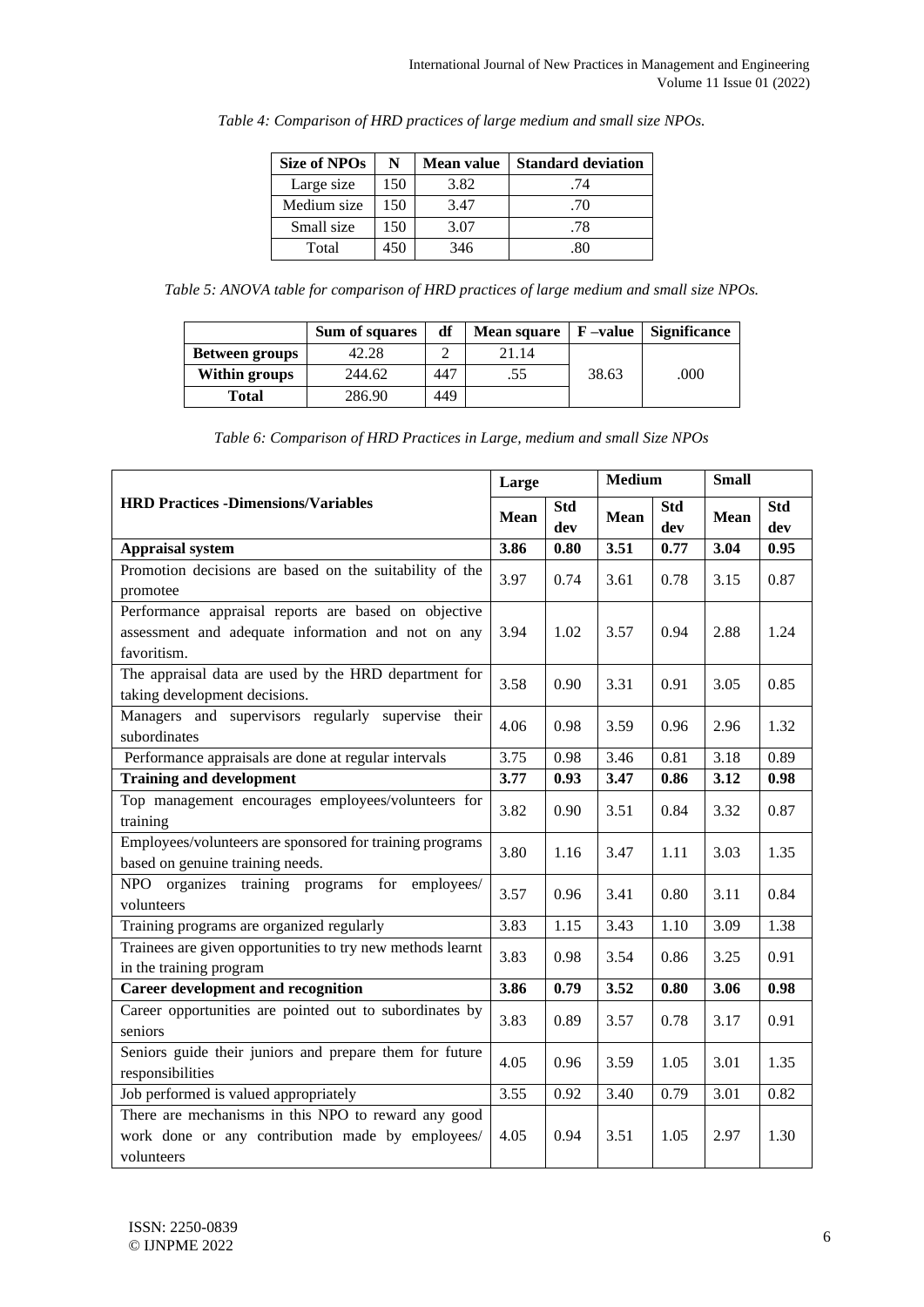| Top management recognizes and appreciates the good<br>work of employees/volunteers                            |      | 0.94 | 3.51 | 0.84 | 3.17 | 1.00 |
|---------------------------------------------------------------------------------------------------------------|------|------|------|------|------|------|
| <b>Organizational environment</b>                                                                             | 3.78 | 0.94 | 3.42 | 0.88 | 3.01 | 0.95 |
| When seniors delegate authority, the juniors use it as an<br>opportunity for<br>development                   | 3.82 | 0.91 | 3.47 | 0.86 | 3.19 | 0.86 |
| When behavior feedback is given to employees/volunteers<br>they take it seriously and use it for development. | 3.85 | 1.15 | 3.39 | 1.11 | 2.77 | 1.24 |
| People in this NPO are helpful to each other.                                                                 | 3.55 | 0.96 | 3.34 | 0.84 | 3.07 | 0.80 |
| There is a high degree of team spirit in this organization.                                                   | 3.93 | 1.13 | 3.45 | 1.11 | 2.89 | 1.35 |
| Organization plans and policies are clear and well<br>communicated to employees / volunteers                  | 3.76 | 1.02 | 3.45 | 0.89 | 3.13 | 0.86 |

## **C.Comparison Of HRD Practices in Large Size NPOs**

The HRD practices of large size NPOs are presented in table 7. Here the NPOs are not classified into different utilization levels. All the 150 responses belonging to large size NPOs are considered. The HRD dimension 'Career development and recognition' has the highest mean (3.864) with standard deviation 0.79. Overall training has least mean of 3.77. This implies large size NPOs are providing adequate benefits to employees but they lack in training the employees.

Efficiency of large size NPOs

H0 : There is no significant difference in the HRD practices of large size NPOs belonging to different utilization levels.

H1: There is significant difference in the HRD practices of large size NPOs belonging to different utilization levels.

To test the formulated hypothesis ANOVA test was performed. The results are presented in table 7.

| <b>HRD</b> Practices/Dimensions    | Level of utilization | N   | <b>Mean</b> | <b>Std dev</b> | $\mathbf F$ | Sig. |
|------------------------------------|----------------------|-----|-------------|----------------|-------------|------|
|                                    | Low level            | 35  | 3.6457      | .68785         |             |      |
| HRD1                               | Medium level         | 65  | 3.7015      | .75674         | 8.287       | .000 |
| Appraisal system                   | High level           | 50  | 4.2200      | .82635         |             |      |
|                                    | <b>Total</b>         | 150 | 3.8613      | .80233         |             |      |
|                                    | Low level            | 35  | 3.5771      | .68043         |             |      |
| HR <sub>D</sub> 2                  | Medium level         | 65  | 3.5354      | .96443         |             |      |
| <b>Training</b>                    | High level           | 50  | 4.2120      | .89297         | 9.416       | .000 |
|                                    | <b>Total</b>         | 150 | 3.7707      | .93044         |             |      |
|                                    | Low level            | 35  | 3.7029      | .49318         |             |      |
| HRD <sub>3</sub>                   | Medium level         | 65  | 3.7723      | .78253         | 3.409       | .036 |
| Career development and recognition | High level           | 50  | 4.0960      | .92515         |             |      |
|                                    | <b>Total</b>         | 150 | 3.8640      | .79235         |             |      |
|                                    | Low level            | 35  | 3.5257      | .68956         |             |      |
| HRD4                               | Medium level         | 65  | 3.6585      | .85493         |             |      |
| Organizational environment         | High level           | 50  | 4.1240      | 1.10057        | 5.493       | .005 |
|                                    | <b>Total</b>         | 150 | 3.7827      | .93921         |             |      |

|  | Table 7: ANOVA Table for Large Size NPOs |  |  |  |
|--|------------------------------------------|--|--|--|
|  |                                          |  |  |  |

Source: SPSS Output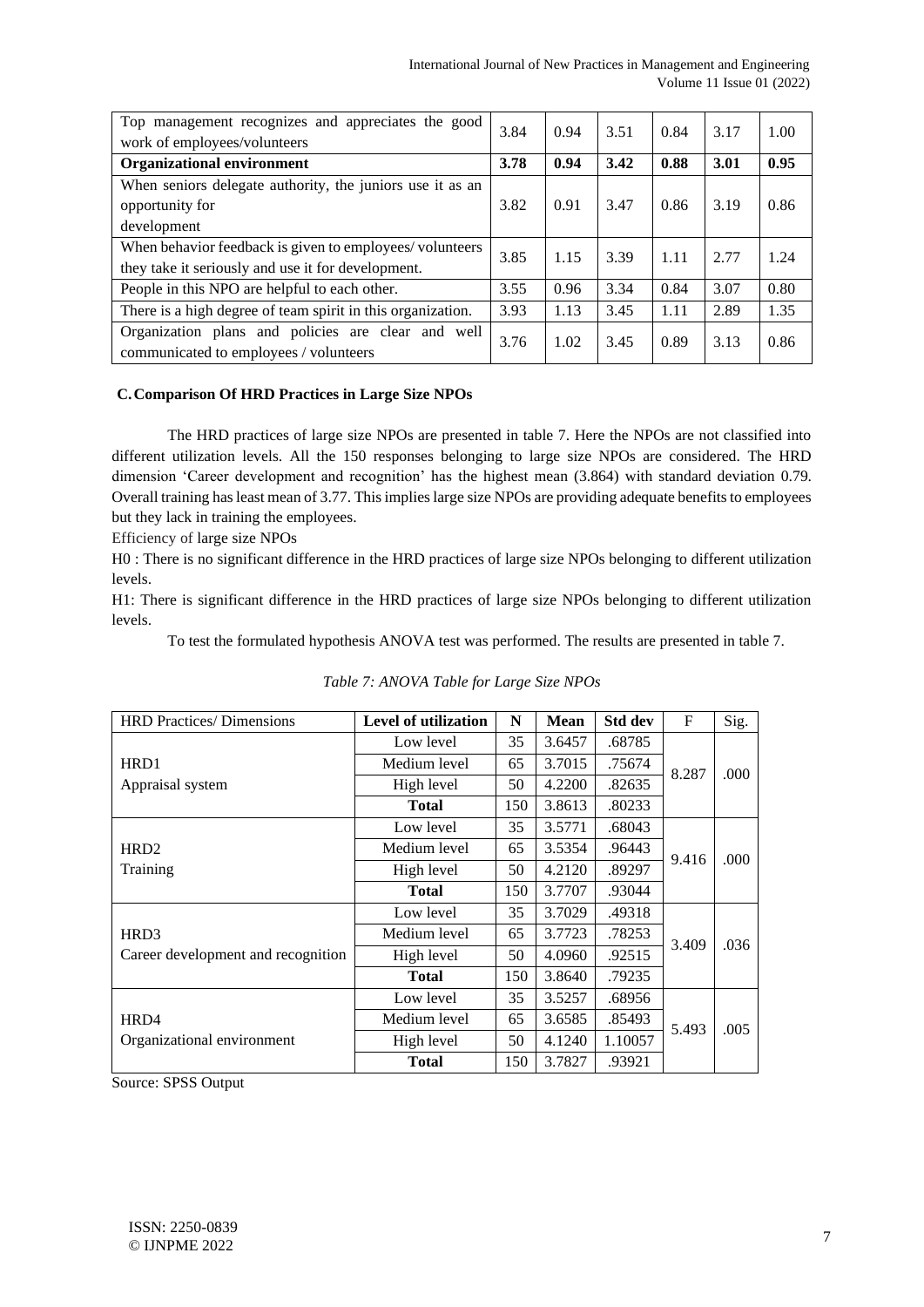

Source: Field survey (SPSS Output)

*Figure 1: HRD practices of large size NPOs*

From the ANOVA test results it is evident that HRD practices play a prominent role in utilizing the foreign contributions received by NPOs. The p value is < 0.05 in all the cases. Therefore, the null hypothesis is rejected and the research hypothesis stands accepted. It can be observed from the table that when the HRD score is less the level of utilization is low and when the HRD score is high the utilization level is high. This implies for the better utilization of foreign contributions HRD practices are essential. Large size NPOs should adapt better HRD practices to utilize the contributions to the full extent. Overall, from the hypothesis testing it is clear that better HRD practices leads higher utilization of contributions and increases the efficiency of large size NPOs.

## **D.Comparison Of HRD Practices in Medium Size NPOs**

The HRD practices of medium size NPOs are presented in table 8. Here the NPOs are not classified into different utilization levels. All the 150 responses belonging to medium size NPOs are considered. The HRD dimension 'Career development and recognition' has the highest mean (3.51) with standard deviation 0.8. Overall **Organizational environment** has least mean of 3.42. This implies medium size NPOs are giving importance to 'career development and recognition' of employees and volunteers but they lack in maintaining favorable organizational environment.

Efficiency of medium size NPOs

H0 : There is no significant difference in the HRD practices of medium size NPOs belonging to different utilization levels.

H1 : There is significant difference in the HRD practices of medium size NPOs belonging to different utilization levels.

To test the formulated hypothesis ANOVA test was performed. The results are presented in table 8

| <b>HRD Practices/ Dimensions</b> | Level of utilization | N  | <b>Mean</b> | <b>Std dev</b> | F | Sig.  |
|----------------------------------|----------------------|----|-------------|----------------|---|-------|
| HRD1                             | Low level            | 45 | 3.1556      | 48409.         |   |       |
| Appraisal system                 | Medium level         | 55 | 3.5927      | 56038          |   | 0.001 |
|                                  | High level           | 50 | 3.7320      | .04480         |   |       |

*Table 8: ANOVA Table for Medium Size NPOs*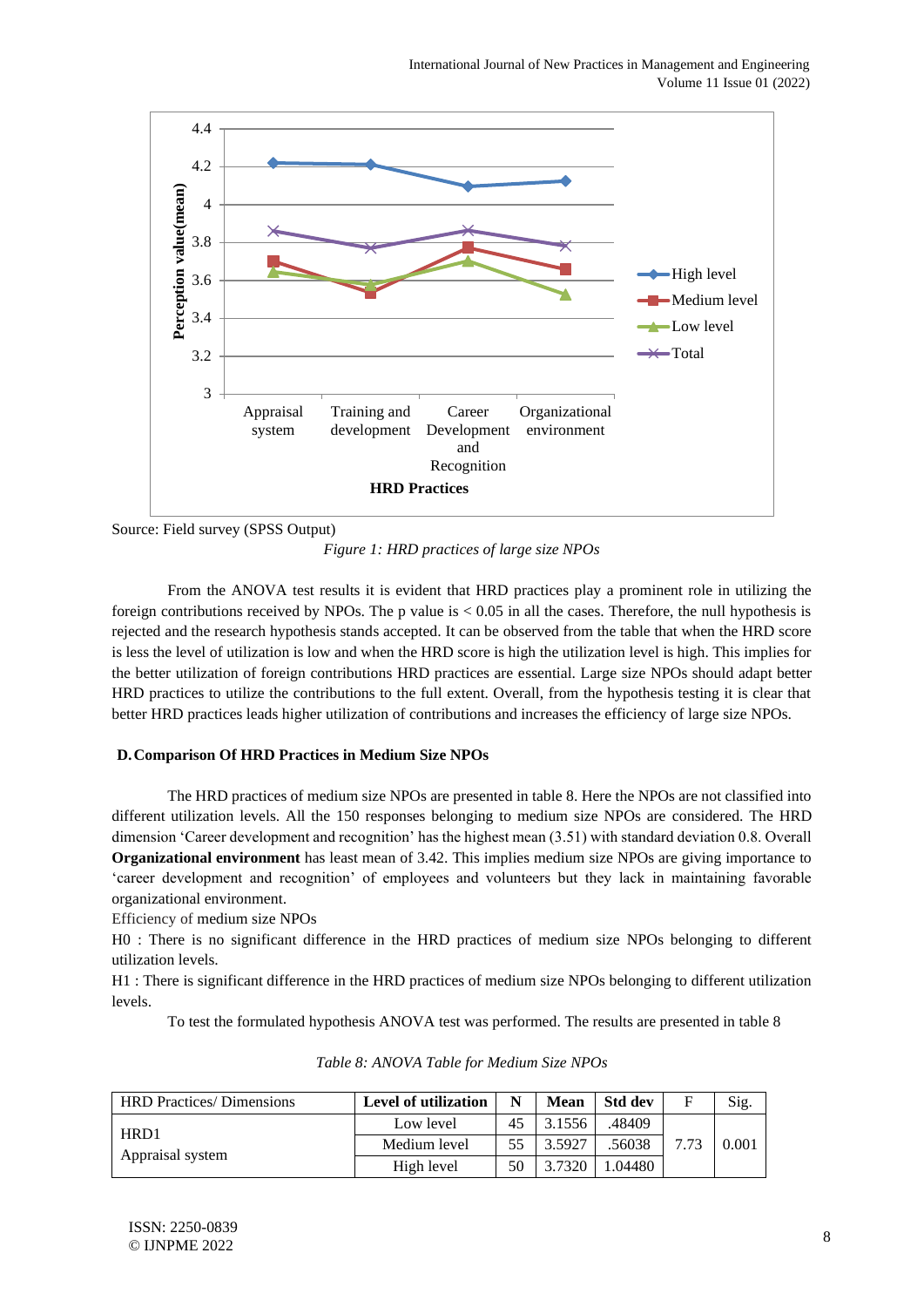|                                    | <b>Total</b> | 150 | 3.5080 | .77395  |       |       |
|------------------------------------|--------------|-----|--------|---------|-------|-------|
|                                    | Low level    | 45  | 3.1422 | .57307  |       |       |
| HRD <sub>2</sub>                   | Medium level | 55  | 3.4873 | .73913  | 6.334 | 0.002 |
| Training                           | High level   | 50  | 3.7480 | 1.08029 |       |       |
|                                    | <b>Total</b> | 150 | 3.4707 | .85864  |       |       |
|                                    | Low level    | 45  | 3.1822 | .53737  |       |       |
| HRD <sub>3</sub>                   | Medium level | 55  | 3.5964 | .59441  | 6.315 | 0.002 |
| Career development and recognition | High level   | 50  | 3.7280 | 1.07723 |       |       |
|                                    | <b>Total</b> | 150 | 3.5160 | .80377  |       |       |
|                                    | Low level    | 45  | 3.1467 | .58837  |       |       |
| HRD4                               | Medium level | 55  | 3.4145 | .83076  | 4.366 | 0.014 |
| Organizational environment         | High level   | 50  | 3.6720 | 1.08403 |       |       |
|                                    | <b>Total</b> | 150 | 3.4200 | .88469  |       |       |

Source: Field survey (SPSS Output)



Source: Field survey (SPSS Output)

*Figure 2: HRD practices of medium size NPOs*

From the ANOVA test results it is evident that HRD practices play a prominent role in utilizing the foreign contributions received by NPOs. The p value is  $< 0.05$  in all the cases. Therefore, the null hypothesis is rejected and the research hypothesis "There is significant difference in the HRD practices of medium size NPOs belonging to different utilization levels" stands accepted. It can be observed from the table that when the HRD score is less the level of utilization is low and when the HRD score is high the utilization level is high. This implies for the better utilization of foreign contributions HRD practices are essential. Medium size NPOs should adapt better HRD practices to utilize the contributions to the full extent. Overall, from the hypothesis testing it is clear that better HRD practices leads higher utilization of contributions and increases the efficiency of medium size NPOs.

## **E. Comparison of HRD Practices in Small Size NPOs**

The HRD practices of small size NPOs are presented in table 9. Here the NPOs are not classified into different utilization levels. All the 150 responses belonging to small size NPOs are considered. The HRD dimension '**Training**' has the highest mean (3.16) with standard deviation 0.99. In particular HRD practice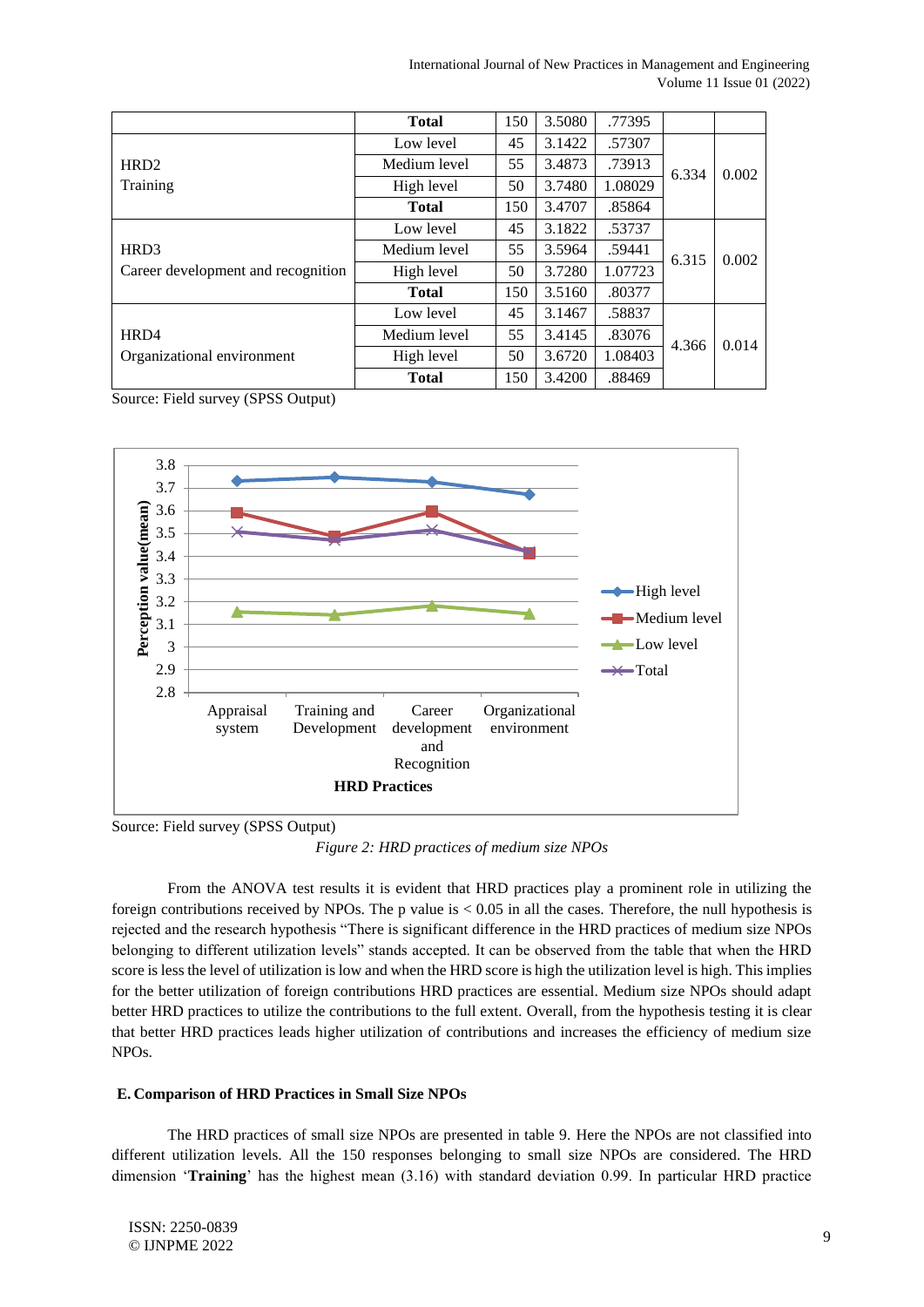'Encouragement for training' has highest mean (3.32). Overall **Organizational environment** has least mean of 3.01. This implies small size NPOs have better training system but they lack in maintaining favorable organizational environment.

Efficiency of small size NPOs

H0 : There is no significant difference in the HRD practices of small size NPOs belonging to different utilization levels.

H1: There is significant difference in the HRD practices of small size NPOs belonging to different utilization levels.

To test the formulated hypothesis ANOVA test was performed. The results are presented in table 9

| <b>HRD</b><br>Practices/      | Level of     |     | Tubic 9. Turo VII Tubic for Shah Size In OS |                |        |      |
|-------------------------------|--------------|-----|---------------------------------------------|----------------|--------|------|
| Dimensions                    | utilization  | N   | <b>Mean</b>                                 | <b>Std dev</b> | F      | Sig. |
|                               | Low level    | 70  | 2.7743                                      | .78532         |        |      |
| HRD1                          | Medium level | 30  | 3.0467                                      | .62518         |        |      |
| Appraisal system              | High level   | 50  | 3.4200                                      | 1.19198        | 7.237  | .001 |
|                               | <b>Total</b> | 150 | 3.0440                                      | .95422         |        |      |
|                               | Low level    | 70  | 3.0057                                      | .82284         |        |      |
| HRD <sub>2</sub>              | Medium level | 30  | 2.9467                                      | .61685         |        |      |
| Training                      | High level   | 50  | 3.5100                                      | 1.26204        | 4.956  | .008 |
|                               | <b>Total</b> | 150 | 3.1620                                      | .98633         |        |      |
|                               | Low level    | 70  | 2.8000                                      | .85262         |        |      |
| HRD3                          | Medium level | 30  | 2.8800                                      | .48877         | 10.109 | .000 |
| Career development            | High level   | 50  | 3.5440                                      | 1.19115        |        |      |
| and recognition               | <b>Total</b> | 150 | 3.0640                                      | .98317         |        |      |
|                               | Low level    | 70  | 2.7914                                      | .85698         |        |      |
| HRD4                          | Medium level | 30  | 2.8933                                      | .50578         |        |      |
| Organizational<br>environment | High level   | 50  | 3.3880                                      | 1.16718        | 6.415  | .002 |
|                               | <b>Total</b> | 150 | 3.0107                                      | .95448         |        |      |

*Table 9: ANOVA Table for Small Size NPOs*

Source: Field survey (SPSS Output)



Source: Field survey (SPSS Output)

*Figure 3: HRD practices of small size NPOs*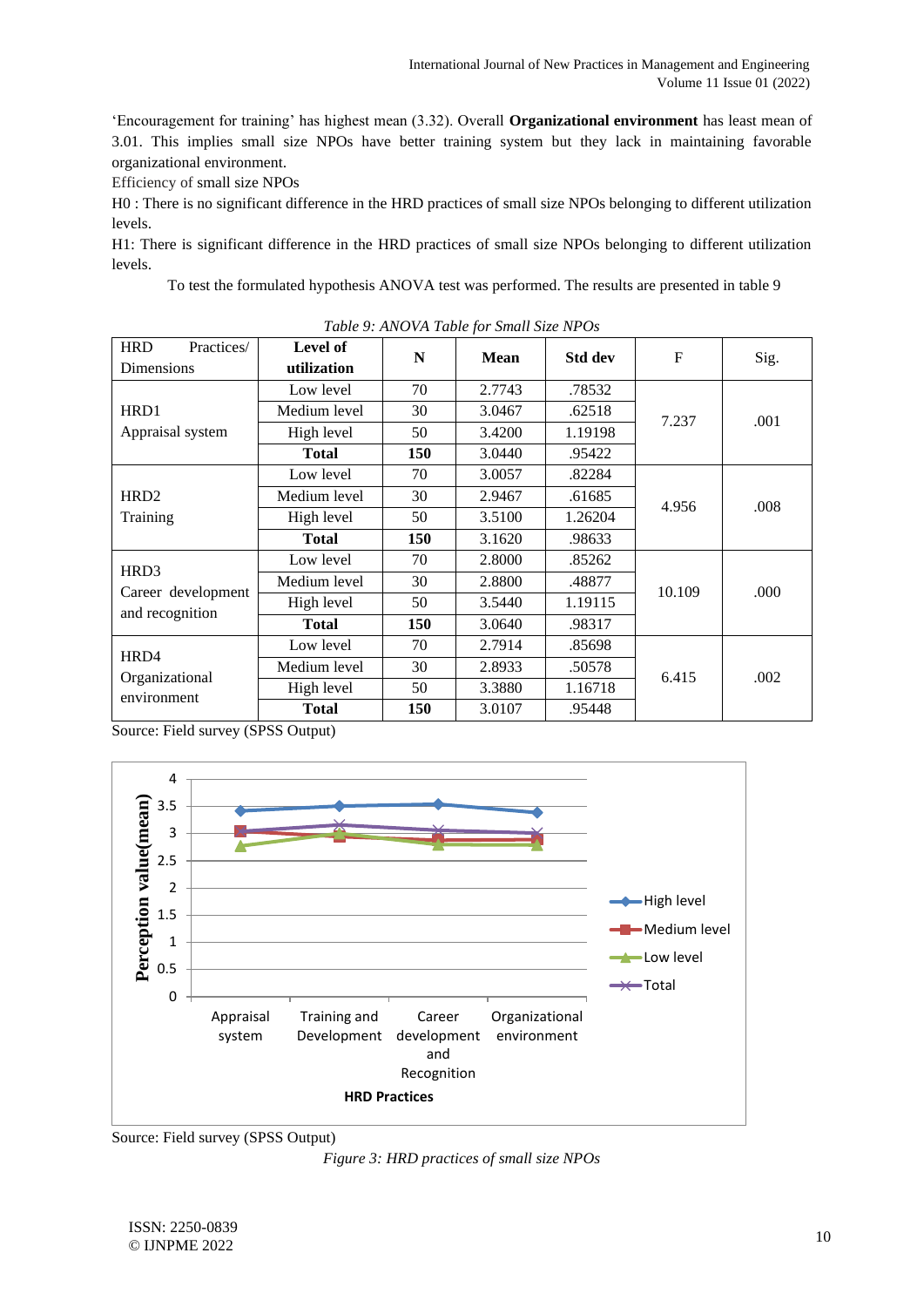From the ANOVA test results (Table 32) it is evident that HRD practices play a prominent role in utilizing the foreign contributions received by NPOs. The p value is  $< 0.05$  in all the cases. Therefore, the null hypothesis is rejected and the research hypothesis "There is significant difference in the HRD practices of small size NPOs belonging to different utilization levels" stands accepted. It can be observed from the table that when the HRD score is less the level of utilization is low and when the HRD score is high the utilization level is high. This implies for the better utilization of foreign contributions HRD practices are essential. Small size NPOs should adapt better HRD practices to utilize the contributions to the full extent. Overall, from the hypothesis testing it is clear that better HRD practices leads higher utilization of contributions and increases the efficiency of small size NPOs.

#### **F. Impact of HRD practices on efficiency of NPOs in utilizing contributions.**

To measure the impact of HRD practices on efficiency of NPOs in utilizing Foreign Contributions regression analysis were performed.

#### **Regression analysis**

For regression analysis, this study used the percentage scores of NPOs in utilizing FC received as dependent variable. The average of HRD scores is considered as independent variable. Accordingly, four simple regression models were developed in this study. One for large size NPOs, second for medium size NPOs, third for small size NPOs and fourth for all NPOs.

To measure the impact of HRD Practices on Efficiency of NPOs following hypothesis was formulated. H<sub>0</sub>: There is no significant impact of HRD practices on the efficiency of NPOs.

 $H<sub>1</sub>$ : There is significant impact of HRD practices on the efficiency of NPOs

| <b>Type of NPOs</b>  | <b>Beta</b> | t-value | p-value |
|----------------------|-------------|---------|---------|
| Large size NPOs      | .421        | 2.453   | $.021*$ |
| Medium size NPOs     | .411        | 2.388   | $.024*$ |
| Small size NPOs      | .324        | 1.811   | $081**$ |
| All NPO <sub>s</sub> | 154         | 4 309   | $000*$  |

|  |  | Table 10: Results of simple Regression Analysis |  |
|--|--|-------------------------------------------------|--|
|  |  |                                                 |  |

\*p-value is significant at 0.05level, \*\*p-value is insignificant at 0.05 level

The results of the simple regression analysis are present in table 10. The simple regression results reject the null hypothesis and accepts the research hypothesis as the p-value is <0.05 in large and medium size NPOs. in case of small size NPOs the p-value is >0.05 hence the null hypothesis is accepted and research hypothesis is rejected. The results show that there is a significant impact of HRD practices on the efficiency of NPOs in utilizing the foreign contributions. It is evident that HRD practices of large size and medium size NPOs have significant impact of efficiency, whereas the HRD practices of small size do not have a significant impact on efficiency of NPO in utilizing the foreign contributions.

## **IX. Major Findings**

The NPO's workforce has positively perceived HRD practices followed in their organization. The respondents have agreed and given a positive opinion towards the HRD practices viz., appraisal system, Training and development, career development and recognition, and organizational environment followed in their organizations. The mean values of all the variables were compared with hypothesized t-values and significant results are obtained to support the research hypothesis. Over five years, the average amount of Foreign Contributions received by NPOs is increasing. Large-sized NPOs are generating a larger amount, whereas smallsized NPOs are receiving fewer foreign contributions.

NPOs with better HRD practices are efficient in utilizing the foreign contributions received by them. The efficiency of the NPOs increases as they adapt better HRD practices, and the efficiency of NPOs decrease as they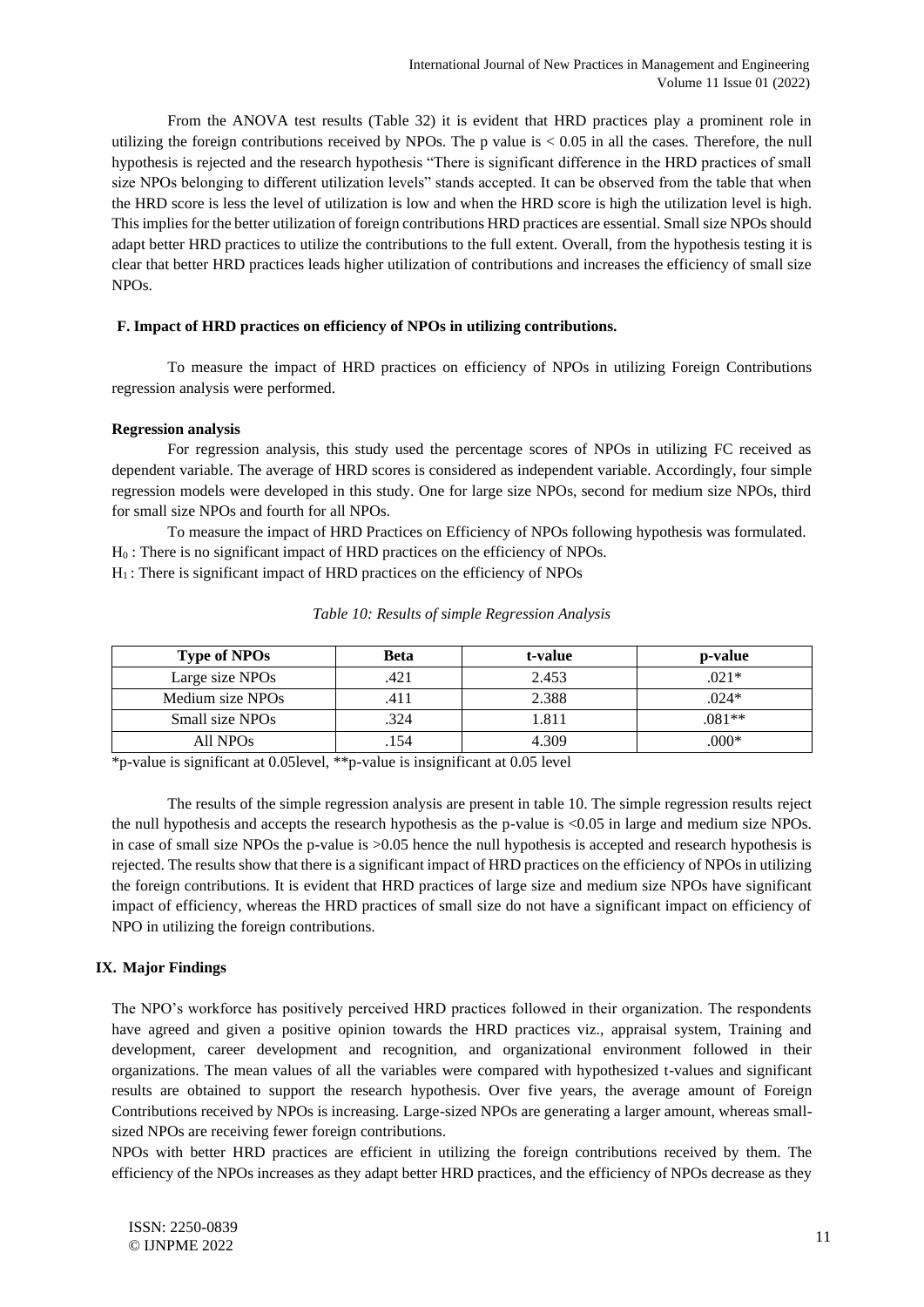ignore HRD practices. The efficiency of large-size NPOs is high with better HRD practices and low when HRD practices are not emphasized. The medium-sized NPOs that follow HRD practices are efficient. The small size NPOs with enhanced HRD practices is reporting high-level efficiency in utilizing foreign contributions. From the regression analysis it is found that the HRD practices have a significant impact on increasing the efficiency of NPOs in utilizing foreign contributions.

## **X. Suggestions**

It is suggested that large size NPOs should improve training system to increase their efficiency in utilizing foreign contributions received. A good training system also ensures that employees and volunteers develop in areas corresponding to their career plans. Training cannot be a one-time event; it is essential to define and support continuous learning paths. Trainees should be given ample time and support to try out new things with the required tools and technologies. Overall medium size NPOs lack maintaining the favorable organizational environment. Hence it is suggested to improve the workplace environment to increase efficiency. Overall, small-sized NPOs have a better training system, but they lack a favorable organizational environment. Hence, it is suggested that small size NPOs should continue their existing training system to increase their efficiency in utilizing foreign contributions received. But they should improve in maintaining the organizational environment. NPOs should encourage volunteers and other employees to work with enthusiasm. Recognizing the efforts of employees and volunteers will increase their job satisfaction. Organizations with high levels of employee job satisfaction are able to recruit better talent in the long run.

## **XI. Conclusion**

HRD practices have a substantial influence on the operation of NPOs. There exists an extensive body of knowledge and recommendations which were originally developed for profit-oriented organizations that can be applied to NPOs as well. But while adopting such methods special characteristics of NPOs must be considered. It is necessary that the implementation process taps into the competence and creativity of employees and helps in increasing the efficiency of NPOs. It is known from the literature that NPOs are practicing different HR strategies, but they lack professionalism when compared to profit-oriented organizations. Through proper implementation of best HRD practices NPOs can increase their efficiency in utilizing the foreign contributions received.

## **References**

- [1] Akingbola, K. (2006). Strategy and HRM in nonprofit organizations: evidence from Canada *The International Journal of Human Resource Management*, 37–41. https://doi.org/10.1080/09585190600964350
- [2] Alfes, K., Antunes, B., & Shantz, A. D. (2016). The management of volunteers what can human resources do ? A review and research agenda. *The International Journal of Human Resource Management*, 1–36. https://doi.org/10.1080/09585192.2016.1242508
- [3] Anheier, H. K. (2000). Managing non-profit organisations: Towards a new approach. *Civil Society Working Paper 1*, (January), 21. https://doi.org/0753013436
- [4] Ben-Ner, A., & Ren, T. (2015). Comparing workplace organization design based on form of ownership: Nonprofit, for-profit, and local government. *Nonprofit and Voluntary Sector Quarterly*, *44*(2), 340-359.
- [5] Brown, W. A., & Yoshioka, C. F. (2003). Mission attachment and satisfaction as factors in employee retention. *Nonprofit management and leadership*, *14*(1), 5-18
- [6] Chang, W. W., Huang, C. M., & Kuo, Y. C. (2015). Design of employee training in Taiwanese nonprofits. *Nonprofit and Voluntary Sector Quarterly*, *44*(1), 25-46. https://doi.org/10.1177/0899764013502878
- [7] Cunningham, I. (1999). Human resource management in the voluntary sector: Challenges and opportunities. *Public Money and Management*, *19*(2), 19-25.
- [8] Delaney, J. T., & Huselid, M. A. (1996). The impact of human resource management practices on perceptions of organizational performance. *Academy of Management journal*, *39*(4), 949-969.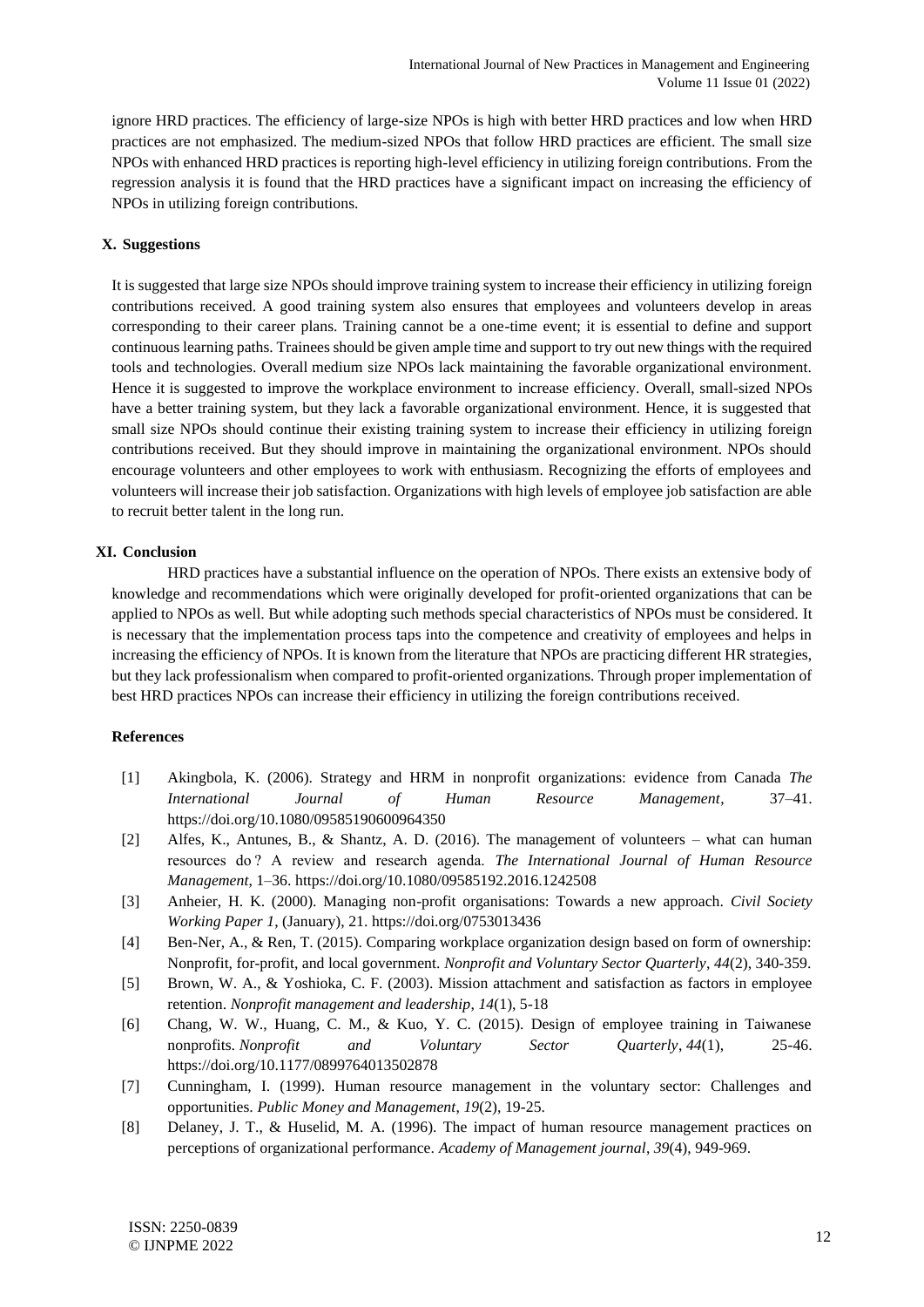- [9] Danileviciute,G.(2015).Work engagement in nonprofit organizations,Doctoral dissertation, Aarhus University School Of Business And Social Sciences Department Of Business Administration
- [10] Davies, T. R. (2016). Understanding non-governmental organizations in world politics: The promise and pitfalls of the early 'science of internationalism. *European Journal of International Relations*, 233–240. https://doi.org/10.1177/1354066116679243
- [11] Dolai, D. (2015). Perception of Employees on HRD Climate in Insurance Sector: Publicvs . Private,*Paripix-Indian Journal of research* (July), 328–330.
- [12] Dolnicar, S., & Lazarevski, K. (2009). Marketing in non-profit organization: an international perspective. *International Marketing Review*, *26*(3), 275–291. https://doi.org/10.1108/02651330910960780
- [13] Fowler, D. S. (2020). A Case Study of Organizational Performance and Improvement Suggestions Within the Nonprofit Religious Services Sector: A Human Resource Development Approach. *Performance Improvement*, *59*(8), 6-11.
- [14] Galle, B., & Walker, D. I. (2016). Donor Reaction to Salient Disclosures of Nonprofit Executive Pay: A Regression-Discontinuity Approach. *Nonprofit and Voluntary Sector Quarterly*, *45*(4), 787–805. https://doi.org/10.1177/0899764015609728
- [15] Gamm, L., & Kassab, K. (1983). Productivity Assessment of Volunteer Programs in Not-for-Profit Human Services Organizations. *Journal of Voluntary Action Research*, *12*(3), 23–38.
- [16] Gardner, J. R. (1987). The Ethics and Responsibilities of the Not-for-profit Manager. *Nonprofit and Voluntary Sector Quarterly*, *16*(4), 6–14. https://doi.org/10.1177/089976408701600403
- [17] Goulet, L. R., & Frank, M. L. (2002). Organizational Commitment across Three Sectors: Public, Nonprofit, and For-profit. *Public Personnel Management*, *31*(2), 201–210.
- [18] Haley-Lock, a., Berman, D., & Timberlake, J. M. (2013). Employment Opportunity for Workers Without a College Degree Across the Public, Nonprofit, and For-Profit Sectors. *Work and Occupations*, *40*, 281– 311. https://doi.org/10.1177/0730888412475070
- [19] Harris, E. E., & Ruth, J. A. (2015). Analysis of the Value of Celebrity Affiliation to Nonprofit Contributions. *Nonprofit and Voluntary Sector Quarterly*, *44*(5), 945–967. https://doi.org/10.1177/0899764014546428
- [20] Harrison, Y. D., & Murray, V. (2015). The Effect of an Online Self-Assessment Tool on Nonprofit Board Performance. *Nonprofit and Voluntary Sector Quarterly*, *44*(6), 1129–1151. https://doi.org/10.1177/0899764014557361
- [21] Johnson, M. F. (2003). Differential Taxation of for-Profit and Nonprofit Firms: A Computational General Equilibrium Approach. *Public Finance Review*, *31*(6), 623–647. https://doi.org/10.1177/1091142103254579
- [22] Kakumani Lavanya Latha, & Kotte Prabhakar. (2011). Non-government organizaations: problems and remedies in India. *Serbian Journal of Management*, *6*(1), 109–121. https://doi.org/10.5937/sjm1101109L
- [23] Khan, N. A., & Tarab, S. (2012). An Empirical Presentation of HRD Climate and Employee Development in Telecommunication Industry A Case Study of Indian Private Sector, *1*(1), 1–10.
- [24] Kim, M. (2016). Characteristics of Civically Engaged Nonprofit Arts Organizations: The Results of a National Survey. *Nonprofit and Voluntary Sector Quarterly*. https://doi.org/10.1177/0899764016646473
- [25] Kim, M. Y., & Park, S. M. (2017). Antecedents and outcomes of acceptance of performance appraisal system in Korean non-profit organizations. *Public Management Review*, *19*(4), 479- 500.https://doi.org/10.1080/14719037.2016.1195436
- [26] Liao‐Troth, M. A. (2001). Attitude differences between paid workers and volunteers. *Nonprofit Management and Leadership*, *11*(4), 423-442.
- [27] Liket, K. C., & Maas, K. (2015). Nonprofit Organizational Effectiveness: Analysis of Best Practices. *Nonprofit and Voluntary Sector Quarterly*, *44*(2), 268–296. https://doi.org/10.1177/0899764013510064
- [28] Lin, J. (2016). What Is Education For? A Discussion of Nussbaums Not for Profit: Why Democracy Needs the Humanities. *Education and Urban Society*, *48*(8), 767–779. https://doi.org/10.1177/0013124516630603
- [29] McGinnis Johnson, J., & Ng, E. S. (2015). Money Talks or Millennials Walk: The Effect of Compensation on Nonprofit Millennial Workers Sector-Switching Intentions. *Review of Public Personnel Administration*, 1–23. https://doi.org/10.1177/0734371X15587980